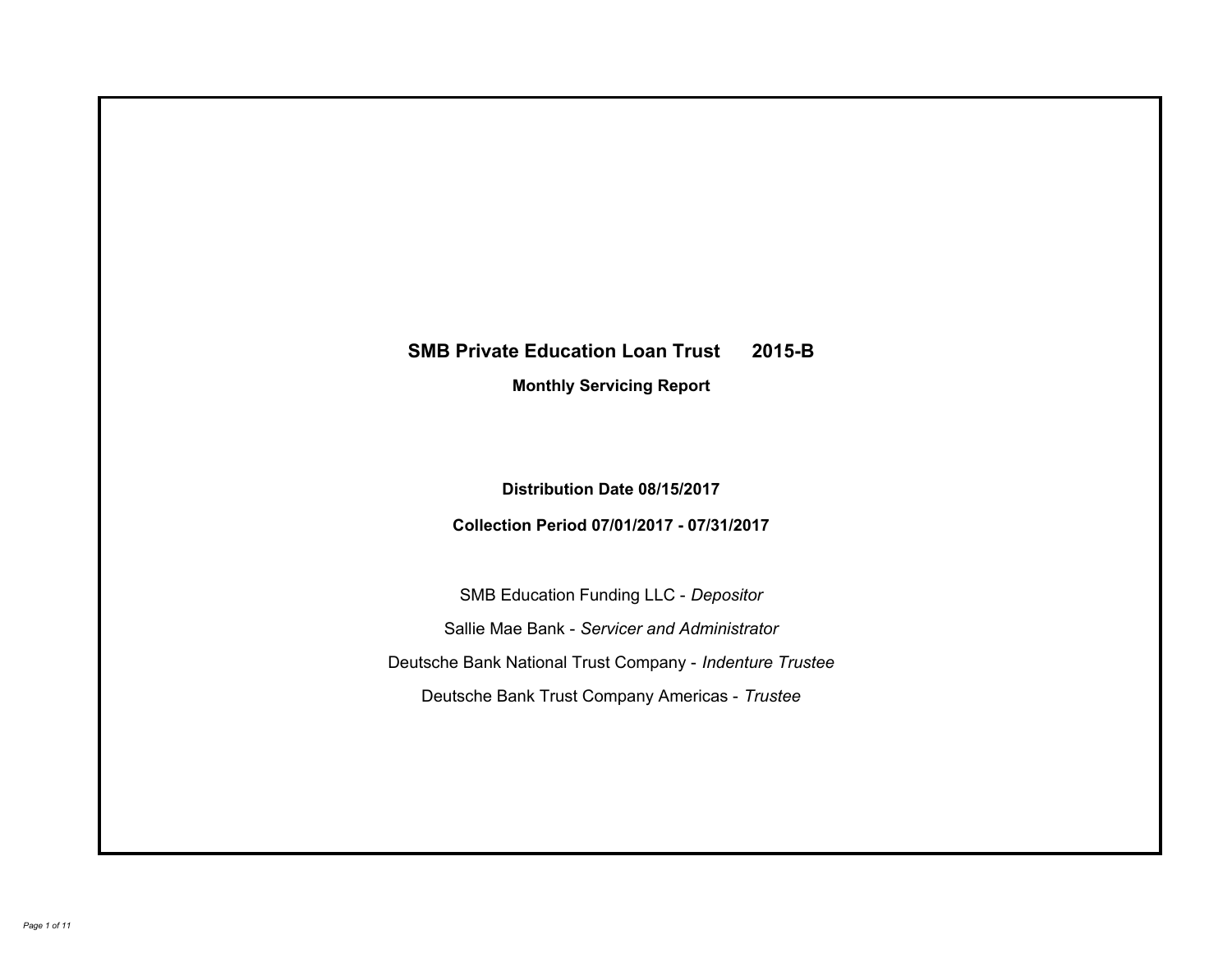| Α | <b>Student Loan Portfolio Characteristics</b> |                                                 | <b>Settlement Date</b><br>07/30/2015 | 06/30/2017            | 07/31/2017            |
|---|-----------------------------------------------|-------------------------------------------------|--------------------------------------|-----------------------|-----------------------|
|   | <b>Principal Balance</b>                      |                                                 | \$700,964,388.29                     | \$579,768,811.86      | \$573,991,298.32      |
|   | Interest to be Capitalized Balance            |                                                 | 42,430,107.89                        | 37,312,862.42         | 35,834,923.69         |
|   | Pool Balance                                  |                                                 | \$743,394,496.18                     | \$617,081,674.28      | \$609,826,222.01      |
|   | Weighted Average Coupon (WAC)                 |                                                 |                                      |                       |                       |
|   |                                               | WAC1 (Contractual Interest Rate on the Loan)    | 8.20%                                | 8.89%                 | 8.88%                 |
|   |                                               | WAC2 (Average of Applicable Interest Rate)      | 8.18%                                | 8.85%                 | 8.84%                 |
|   |                                               | WAC3 (Average of Actual Interest Rate)          | 8.13%                                | 8.77%                 | 8.76%                 |
|   | Weighted Average Remaining Term               |                                                 | 128.84                               | 119.81                | 119.57                |
|   | Number of Loans                               |                                                 | 63,899                               | 53,538                | 52,908                |
|   | Number of Borrowers<br>Pool Factor            |                                                 | 43,918                               | 36,390<br>0.830086418 | 35,980<br>0.820326523 |
|   |                                               | Since Issued Total Constant Prepayment Rate (1) |                                      | 7.50%                 | 7.62%                 |
|   |                                               |                                                 |                                      |                       |                       |
| B | <b>Debt Securities</b>                        | Cusip/Isin                                      | 07/17/2017                           |                       | 08/15/2017            |
|   | A1                                            | 78448QAA6                                       | \$37,185,675.68                      |                       | \$27,781,868.07       |
|   | A <sub>2</sub> A                              | 78448QAB4                                       | \$192,000,000.00                     |                       | \$192,000,000.00      |
|   | A2B                                           | 78448QAC2                                       | \$90,000,000.00                      |                       | \$90,000,000.00       |
|   | A <sub>3</sub>                                | 78448QAD0                                       | \$75,000,000.00                      |                       | \$75,000,000.00       |
|   | B                                             | 78448QAE8                                       | \$70,000,000.00                      |                       | \$70,000,000.00       |
|   | C                                             | 78448QAF5                                       | \$50,000,000.00                      |                       | \$50,000,000.00       |
| C |                                               |                                                 |                                      |                       |                       |
|   | <b>Certificates</b>                           | <b>Cusip/Isin</b>                               | 07/17/2017                           |                       | 08/15/2017            |
|   | Residual                                      | 78448Q108                                       | \$100,000.00                         |                       | \$100,000.00          |
|   |                                               |                                                 |                                      |                       |                       |
| D | <b>Account Balances</b>                       |                                                 | 07/17/2017                           |                       | 08/15/2017            |
|   | Reserve Account Balance                       |                                                 | \$1,896,081.00                       |                       | \$1,896,081.00        |
|   |                                               |                                                 |                                      |                       |                       |
| E | <b>Asset / Liability</b>                      |                                                 | 07/17/2017                           |                       | 08/15/2017            |
|   | Overcollateralization Percentage              |                                                 | 16.67%                               |                       | 17.23%                |
|   | Specified Overcollateralization Amount        |                                                 | \$185.124.502.28                     |                       | \$182.947.866.60      |

(1) Since Issued Total CPR calculations found in monthly servicing reports issued on or prior to September 15, 2015 originally included loans that were removed from the pool by the sponsor because they became ineligible for the pool between the cut-off date and settlement date. On October 5, 2015, Since Issued Total CPR calculations were revised to exclude these loans and all prior monthly servicing reports were restated. For additional information, see 'Since Issued CPR Methodology' found on page 11 of this report.

Actual Overcollateralization Amount \$102,895,998.60

\$105,044,353.94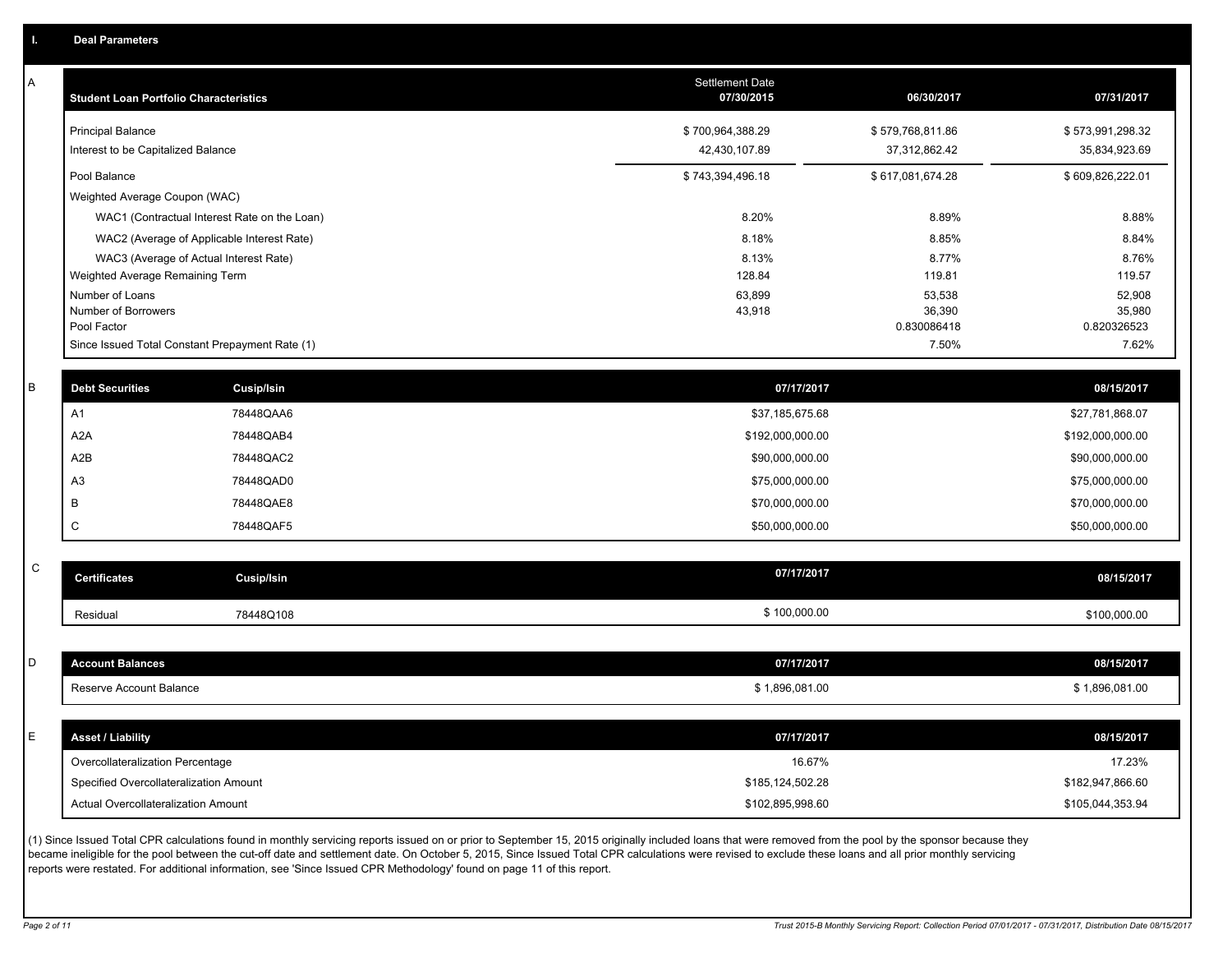## **II. 2015-B Trust Activity 07/01/2017 through 07/31/2017**

| Α | <b>Student Loan Principal Receipts</b>                           |                 |  |
|---|------------------------------------------------------------------|-----------------|--|
|   | <b>Borrower Principal</b>                                        | 8,284,006.15    |  |
|   | <b>Consolidation Activity Principal</b>                          | 0.00            |  |
|   | Seller Principal Reimbursement                                   | 0.00            |  |
|   | Servicer Principal Reimbursement                                 | 0.00            |  |
|   | Delinquent Principal Purchases by Servicer                       | 0.00            |  |
|   | <b>Other Principal Deposits</b>                                  | 0.00            |  |
|   | <b>Total Principal Receipts</b>                                  | \$8,284,006.15  |  |
| В | <b>Student Loan Interest Receipts</b>                            |                 |  |
|   | <b>Borrower Interest</b>                                         | 2,667,793.86    |  |
|   | <b>Consolidation Activity Interest</b>                           | 0.00            |  |
|   | Seller Interest Reimbursement                                    | 0.00            |  |
|   | Servicer Interest Reimbursement                                  | 0.00            |  |
|   | Delinquent Interest Purchases by Servicer                        | 0.00            |  |
|   | <b>Other Interest Deposits</b>                                   | 0.00            |  |
|   | <b>Total Interest Receipts</b>                                   | \$2,667,793.86  |  |
| C | <b>Recoveries on Realized Losses</b>                             | \$120,634.56    |  |
| D | <b>Investment Income</b>                                         | \$8,937.80      |  |
| Е | <b>Funds Borrowed from Next Collection Period</b>                | \$0.00          |  |
| F | <b>Funds Repaid from Prior Collection Period</b>                 | \$0.00          |  |
| G | Loan Sale or Purchase Proceeds                                   | \$0.00          |  |
| н | Initial Deposits to Distribution Account                         | \$0.00          |  |
|   | <b>Excess Transferred from Other Accounts</b>                    | \$0.00          |  |
| J | <b>Borrower Benefit Reimbursements</b>                           | \$0.00          |  |
| Κ | <b>Other Deposits</b>                                            | \$0.00          |  |
| L | <b>Other Fees Collected</b>                                      | \$0.00          |  |
| М | <b>AVAILABLE FUNDS</b>                                           | \$11,081,372.37 |  |
| N | Non-Cash Principal Activity During Collection Period             | \$2,506,492.61  |  |
| O | Aggregate Purchased Amounts by the Depositor, Servicer or Seller | \$0.00          |  |
| P | Aggregate Loan Substitutions                                     | \$0.00          |  |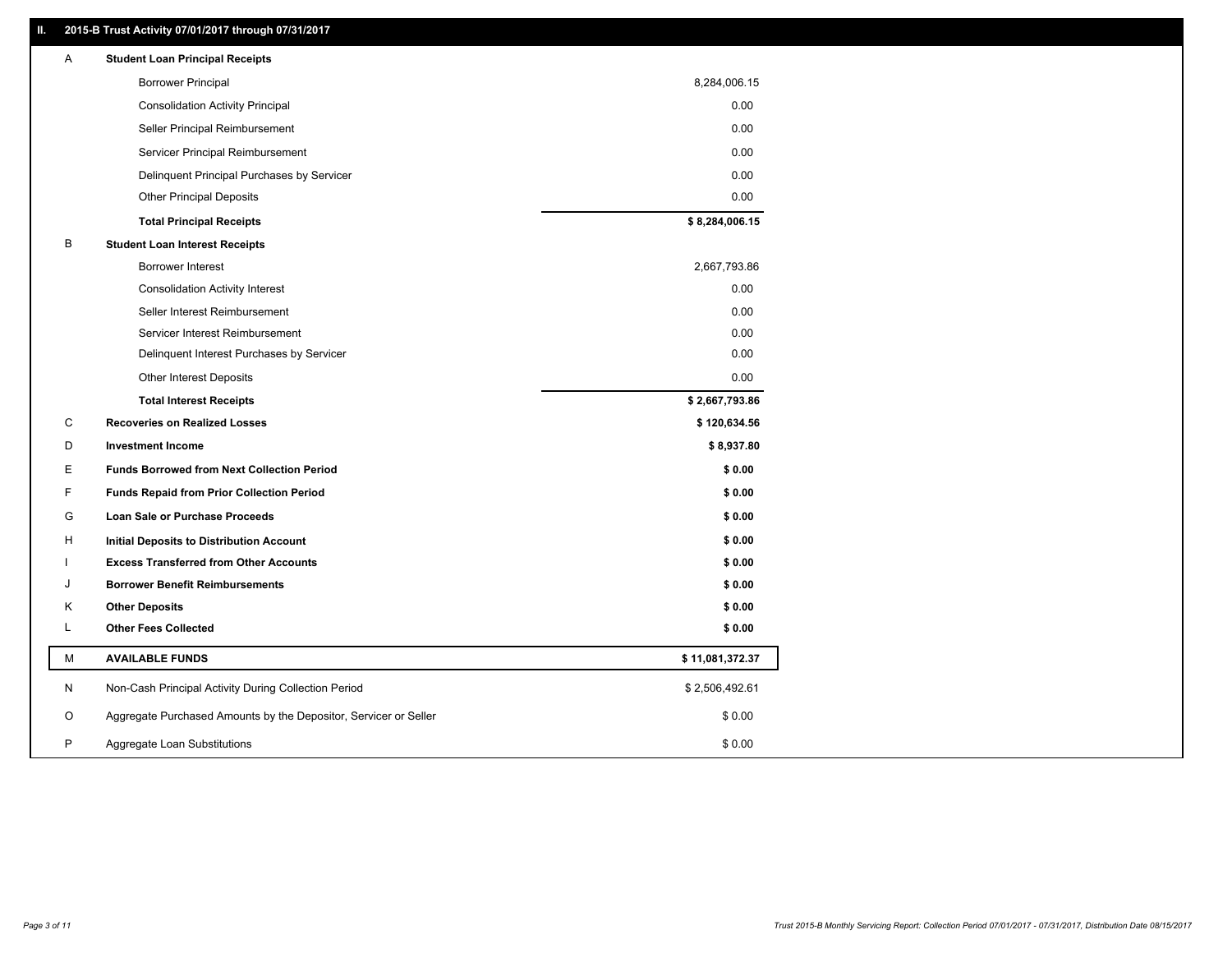|                   |                       |                          |         |                                                           | <b>Loans by Repayment Status</b> |                            |                          |         |                                                           |                |                            |
|-------------------|-----------------------|--------------------------|---------|-----------------------------------------------------------|----------------------------------|----------------------------|--------------------------|---------|-----------------------------------------------------------|----------------|----------------------------|
|                   |                       |                          |         | 07/31/2017                                                |                                  |                            |                          |         | 06/30/2017                                                |                |                            |
|                   |                       | <b>Wtd Avg</b><br>Coupon | # Loans | Principal and<br><b>Interest Accrued</b><br>to Capitalize | % of Principal                   | % of Loans in<br>Repay (1) | <b>Wtd Avg</b><br>Coupon | # Loans | Principal and<br><b>Interest Accrued</b><br>to Capitalize | % of Principal | % of Loans in<br>Repay (1) |
| INTERIM:          | IN SCHOOL             | 9.79%                    | 4,398   | \$61,741,360.43                                           | 10.124%                          | $-$ %                      | 9.78%                    | 4,599   | \$64,336,172.94                                           | 10.426%        | $-$ %                      |
|                   | GRACE                 | 9.63%                    | 2,606   | \$38,806,351.71                                           | 6.364%                           | $-$ %                      | 9.59%                    | 3,065   | \$44,138,562.67                                           | 7.153%         | $-$ %                      |
|                   | <b>DEFERMENT</b>      | 9.77%                    | 2,290   | \$27,132,627.36                                           | 4.449%                           | $-$ %                      | 9.71%                    | 2,282   | \$26,911,332.53                                           | 4.361%         | $-$ %                      |
| <b>REPAYMENT:</b> | <b>CURRENT</b>        | 8.46%                    | 40,807  | \$443,900,957.07                                          | 72.791%                          | 92.068%                    | 8.47%                    | 41,007  | \$446,413,946.12                                          | 72.343%        | 92.676%                    |
|                   | 31-60 DAYS DELINQUENT | 9.40%                    | 747     | \$9,146,140.69                                            | 1.500%                           | 1.897%                     | 9.43%                    | 637     | \$7,787,129.69                                            | 1.262%         | 1.617%                     |
|                   | 61-90 DAYS DELINQUENT | 8.98%                    | 338     | \$3,968,655.27                                            | 0.651%                           | 0.823%                     | 8.84%                    | 321     | \$3,800,462.23                                            | 0.616%         | 0.789%                     |
|                   | > 90 DAYS DELINQUENT  | 9.75%                    | 187     | \$2,246,714.43                                            | 0.368%                           | 0.466%                     | 9.88%                    | 131     | \$1,469,238.80                                            | 0.238%         | 0.305%                     |
|                   | <b>FORBEARANCE</b>    | 8.77%                    | 1,535   | \$22,883,415.05                                           | 3.752%                           | 4.746%                     | 8.80%                    | 1,496   | \$22,224,829.30                                           | 3.602%         | 4.614%                     |
| <b>TOTAL</b>      |                       |                          | 52,908  | \$609,826,222.01                                          | 100.00%                          | 100.00%                    |                          | 53,538  | \$617,081,674.28                                          | 100.00%        | 100.00%                    |

Percentages may not total 100% due to rounding \*

1 Loans classified in "Repayment" include any loan for which interim interest only, \$25 fixed payments or full principal and interest payments are due.

|                         |                                                                                                                              |                          |         |                                                           | <b>Loans by Borrower Status</b> |                                |                          |         |                                                           |                |                                |
|-------------------------|------------------------------------------------------------------------------------------------------------------------------|--------------------------|---------|-----------------------------------------------------------|---------------------------------|--------------------------------|--------------------------|---------|-----------------------------------------------------------|----------------|--------------------------------|
|                         |                                                                                                                              |                          |         | 07/31/2017                                                |                                 |                                |                          |         | 06/30/2017                                                |                |                                |
|                         |                                                                                                                              | <b>Wtd Avg</b><br>Coupon | # Loans | Principal and<br><b>Interest Accrued</b><br>to Capitalize | % of Principal                  | % of Loans in<br>P&I Repay (2) | <b>Wtd Avg</b><br>Coupon | # Loans | Principal and<br><b>Interest Accrued</b><br>to Capitalize | % of Principal | % of Loans in<br>P&I Repay (2) |
| INTERIM:                | IN SCHOOL                                                                                                                    | 9.25%                    | 9,418   | \$130,508,651.73                                          | 21.401%                         | $-$ %                          | 9.25%                    | 9,848   | \$136,376,838.47                                          | 22.100%        | $-$ %                          |
|                         | GRACE                                                                                                                        | 9.17%                    | 5,302   | \$78,911,559.15                                           | 12.940%                         | $-$ %                          | 9.14%                    | 6,151   | \$88,124,213.04                                           | 14.281%        | $-$ %                          |
|                         | <b>DEFERMENT</b>                                                                                                             | 9.34%                    | 4,372   | \$49,407,852.62                                           | 8.102%                          | $-$ %                          | 9.25%                    | 4,357   | \$48,865,410.72                                           | 7.919%         | $-$ %                          |
| P&I REPAYMENT:          | <b>CURRENT</b>                                                                                                               | 8.34%                    | 31,127  | \$314,266,852.47                                          | 51.534%                         | 89.535%                        | 8.36%                    | 30,702  | \$309,643,660.75                                          | 50.179%        | 90.087%                        |
|                         | 31-60 DAYS DELINQUENT                                                                                                        | 9.42%                    | 660     | \$7,967,204.26                                            | 1.306%                          | 2.270%                         | 9.42%                    | 562     | \$6,941,787.22                                            | 1.125%         | 2.020%                         |
|                         | 61-90 DAYS DELINQUENT                                                                                                        | 8.91%                    | 314     | \$3,703,912.45                                            | 0.607%                          | 1.055%                         | 8.80%                    | 299     | \$3,566,577.57                                            | 0.578%         | 1.038%                         |
|                         | > 90 DAYS DELINQUENT                                                                                                         | 9.75%                    | 180     | \$2,176,774.28                                            | 0.357%                          | 0.620%                         | 9.93%                    | 123     | \$1,338,357.21                                            | 0.217%         | 0.389%                         |
|                         | FORBEARANCE                                                                                                                  | 8.77%                    | 1,535   | \$22,883,415.05                                           | 3.752%                          | 6.520%                         | 8.80%                    | 1,496   | \$22,224,829.30                                           | 3.602%         | 6.466%                         |
| <b>TOTAL</b><br>$\star$ | Percentages may not total 100% due to rounding                                                                               |                          | 52,908  | \$609,826,222.01                                          | 100.00%                         | 100.00%                        |                          | 53,538  | \$617,081,674.28                                          | 100.00%        | 100.00%                        |
|                         | 2 Loans classified in "P&I Repayment" includes only those loans for which scheduled principal and interest payments are due. |                          |         |                                                           |                                 |                                |                          |         |                                                           |                |                                |

WAC reflects WAC3 To conform with company standard reporting these sections now include Princial and Interest Accrued to Capitalize.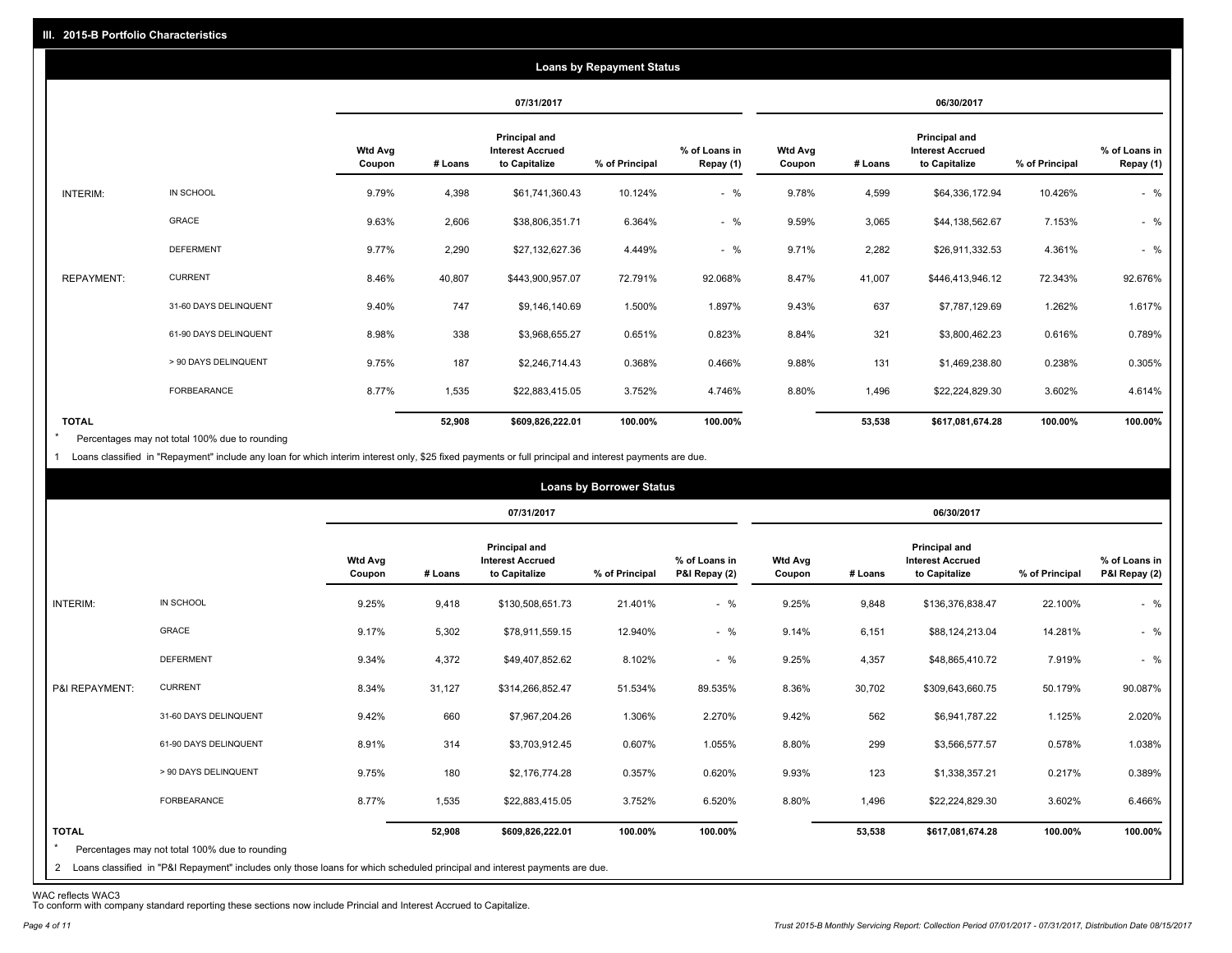|                                                               | 7/31/2017        | 6/30/2017        |
|---------------------------------------------------------------|------------------|------------------|
| Pool Balance                                                  | \$609,826,222.01 | \$617,081,674.28 |
| Total # Loans                                                 | 52,908           | 53,538           |
| Total # Borrowers                                             | 35,980           | 36,390           |
| Weighted Average Coupon                                       | 8.84%            | 8.85%            |
| Weighted Average Remaining Term                               | 119.57           | 119.81           |
| Percent of Pool - Cosigned                                    | 92.6%            | 92.5%            |
| Percent of Pool - Non Cosigned                                | 7.4%             | 7.5%             |
| Borrower Interest Accrued for Period                          | \$4,258,880.96   | \$4,125,056.56   |
| <b>Outstanding Borrower Interest Accrued</b>                  | \$38,922,225.96  | \$40,260,240.42  |
| Gross Principal Realized Loss - Periodic                      | \$383,520.12     | \$900,434.58     |
| Gross Principal Realized Loss - Cumulative                    | \$12,352,562.15  | \$11,969,042.03  |
| Recoveries on Realized Losses - Periodic                      | \$120,634.56     | \$169,235.24     |
| Recoveries on Realized Losses - Cumulative                    | \$895,320.06     | \$774,685.50     |
| Net Losses - Periodic                                         | \$262,885.56     | \$731,199.34     |
| Net Losses - Cumulative                                       | \$11,457,242.09  | \$11,194,356.53  |
| Non-Cash Principal Activity - Capitalized Interest            | \$2,890,531.52   | \$2,906,191.46   |
| Since Issued Total Constant Prepayment Rate (CPR) (1)         | 7.62%            | 7.50%            |
| <b>Loan Substitutions</b>                                     | \$0.00           | \$0.00           |
| Cumulative Loan Substitutions                                 | \$0.00           | \$0.00           |
| <b>Unpaid Servicing Fees</b>                                  | \$0.00           | \$0.00           |
| <b>Unpaid Administration Fees</b>                             | \$0.00           | \$0.00           |
| <b>Unpaid Carryover Servicing Fees</b>                        | \$0.00           | \$0.00           |
| Note Interest Shortfall                                       | \$0.00           | \$0.00           |
| Loans in Modification                                         | \$18,335,413.54  | \$17,238,663.19  |
| % of Loans in Modification as a % of Loans in Repayment (P&I) | 5.59%            | 5.36%            |
|                                                               |                  |                  |
| % Annualized Gross Principal Realized Loss - Periodic as a %  |                  | 3.36%            |
| of Loans in Repayment (P&I) * 12                              | 1.40%            |                  |
| % Gross Principal Realized Loss - Cumulative as a % of        |                  |                  |
| Original Pool Balance                                         | 1.66%            | 1.61%            |

(1) Since Issued Total CPR calculations found in monthly servicing reports issued on or prior to September 15, 2015 originally included loans that were removed from the pool by the sponsor because they became ineligible for the pool between the cut-off date and settlement date. On October 5, 2015, Since Issued Total CPR calculations were revised to exclude these loans and all prior monthly servicing reports were restated. For additional information, see 'Since Issued CPR Methodology' found on page 11 of this report.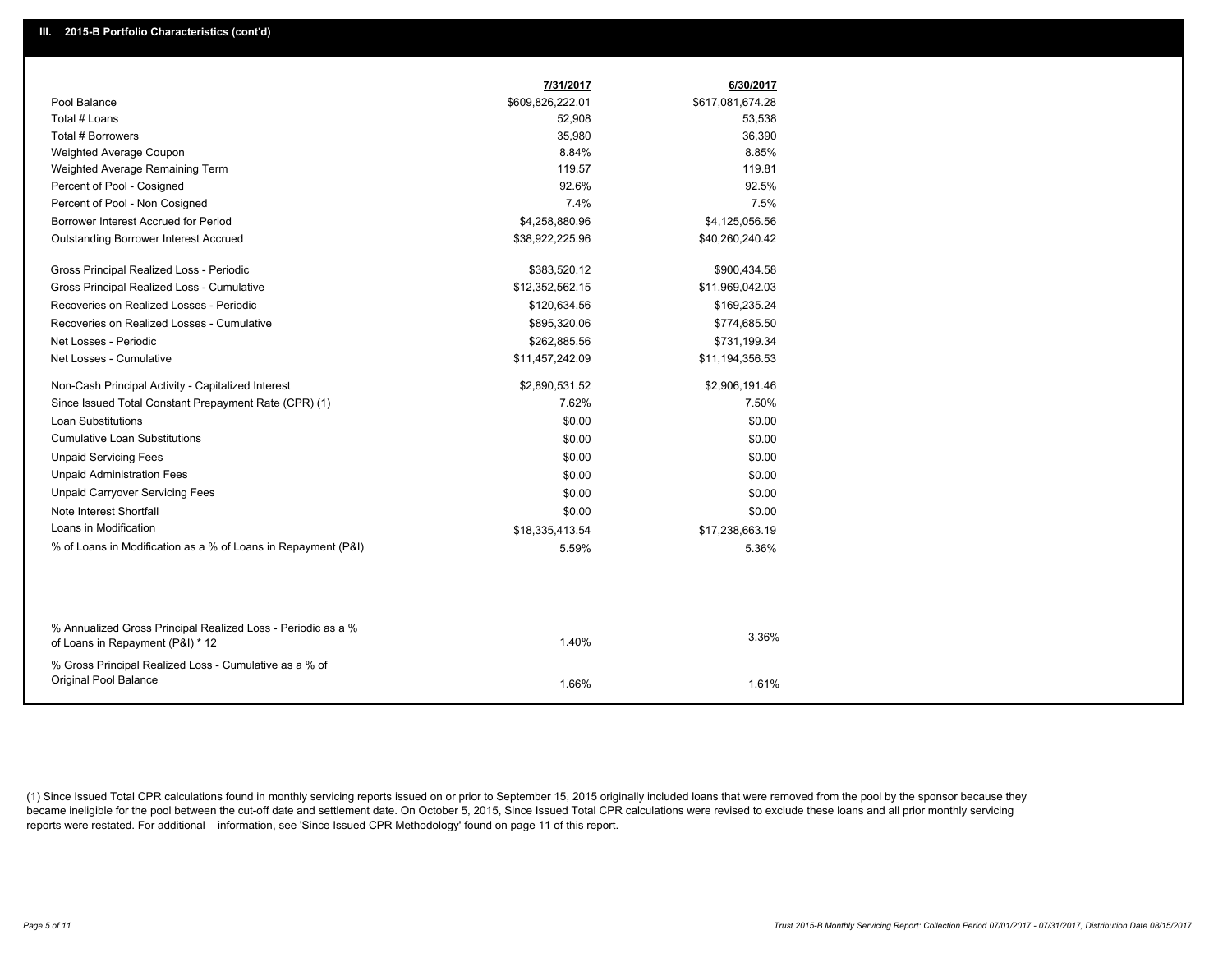#### **Loan Program**  A

|                                    | Weighted<br><b>Average Coupon</b> | # LOANS | <b>\$ AMOUNT</b> | $%$ *     |
|------------------------------------|-----------------------------------|---------|------------------|-----------|
| - Smart Option Interest-Only Loans | 7.63%                             | 11,484  | \$106,051,841.50 | 17.391%   |
| - Smart Option Fixed Pay Loans     | 8.75%                             | 14,528  | \$193,195,551.54 | 31.680%   |
| - Smart Option Deferred Loans      | 9.16%                             | 26,896  | \$310,578,828.97 | 50.929%   |
| - Other Loan Programs              | $0.00\%$                          | 0       | \$0.00           | $0.000\%$ |
| <b>Total</b>                       | 8.76%                             | 52,908  | \$609,826,222.01 | 100.000%  |

\* Percentages may not total 100% due to rounding

B

C

**Index Type**

|                       | Weighted<br><b>Average Coupon</b> | # LOANS | <b>S AMOUNT</b>  | $%$ *     |
|-----------------------|-----------------------------------|---------|------------------|-----------|
| - Fixed Rate Loans    | 8.75%                             | 9,827   | \$129,376,027.15 | 21.215%   |
| - LIBOR Indexed Loans | 8.77%                             | 43,081  | \$480,450,194.86 | 78.785%   |
| - Other Index Rates   | $0.00\%$                          |         | \$0.00           | $0.000\%$ |
| <b>Total</b>          | 8.76%                             | 52,908  | \$609,826,222.01 | 100.000%  |

\* Percentages may not total 100% due to rounding

## **Weighted Average Recent FICO**

| (2)<br>Wtd Avg Recent FICO Band | # LOANS | <b>\$ AMOUNT</b> | $\frac{9}{6}$ * |
|---------------------------------|---------|------------------|-----------------|
| $0 - 639$                       | 3,860   | \$40,206,550.99  | 6.593%          |
| 640 - 669                       | 3,332   | \$36,107,688.33  | 5.921%          |
| 670 - 699                       | 5,925   | \$67,683,179.17  | 11.099%         |
| 700 - 739                       | 11.851  | \$137,735,212.90 | 22.586%         |
| $740 +$                         | 27,931  | \$327,956,632.84 | 53.779%         |
| N/A <sup>(1)</sup>              | 9       | \$136,957.78     | $0.022\%$       |
| <b>Total</b>                    | 52,908  | \$609,826,222.01 | 100.000%        |
|                                 |         |                  |                 |

WAC reflects WAC3 To conform with company standard reporting these sections now include Princial and Interest Accrued to Capitalize.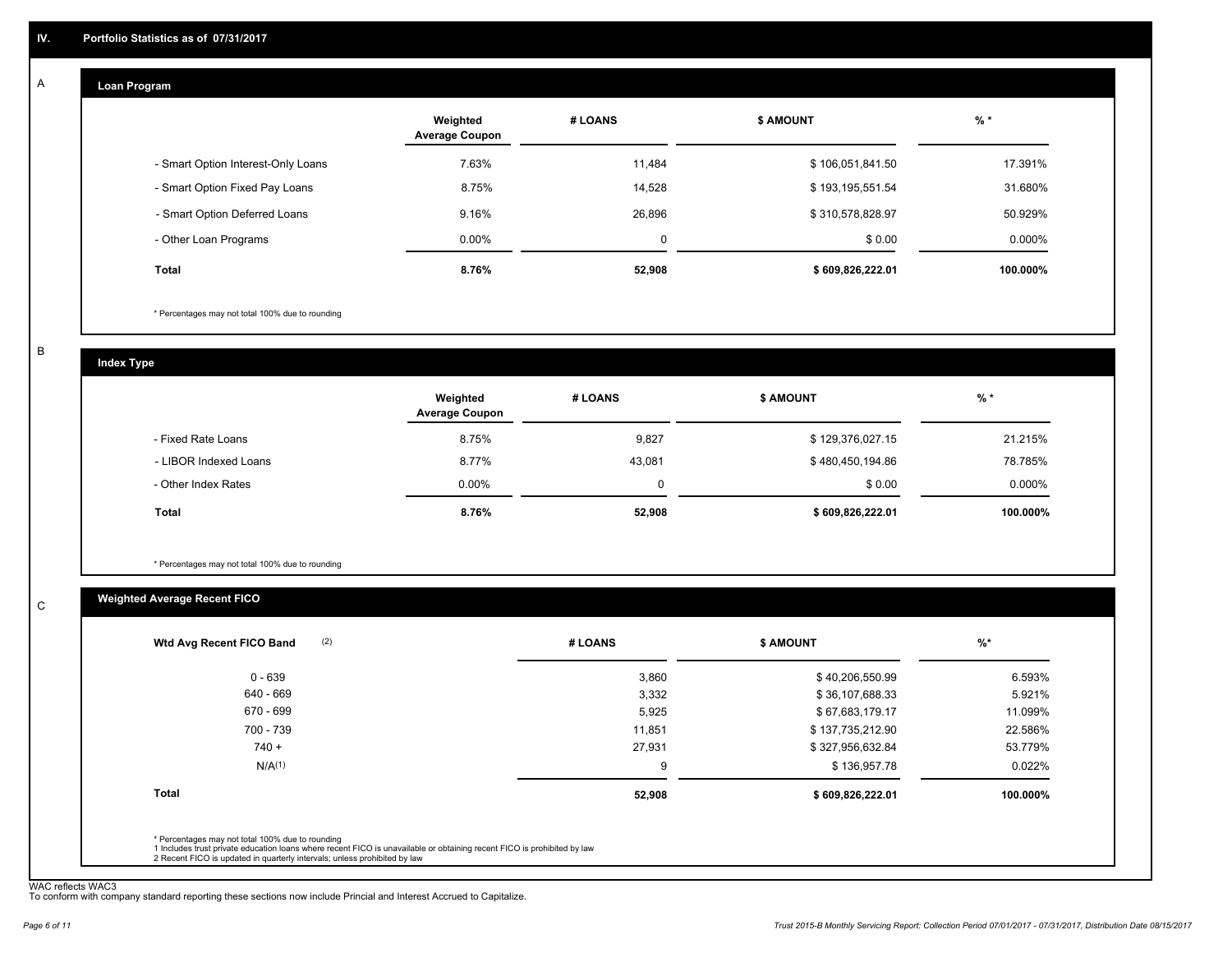| ۷. |      | 2015-B Reserve Account and Principal Distribution Calculations                                      |                  |  |
|----|------|-----------------------------------------------------------------------------------------------------|------------------|--|
| А. |      | <b>Reserve Account</b>                                                                              |                  |  |
|    |      | Specified Reserve Account Balance                                                                   | \$1,896,081.00   |  |
|    |      | <b>Actual Reserve Account Balance</b>                                                               | \$1,896,081.00   |  |
| В. |      | <b>Principal Distribution Amount</b>                                                                |                  |  |
|    | j.   | Class A Notes Outstanding                                                                           | \$394,185,675.68 |  |
|    | ii.  | Pool Balance                                                                                        | \$609,826,222.01 |  |
|    | iii. | First Priority Principal Distribution Amount (i - ii)                                               | \$0.00           |  |
|    |      |                                                                                                     |                  |  |
|    | iv.  | Class A and B Notes Outstanding                                                                     | \$464,185,675.68 |  |
|    | v.   | First Priority Principal Distribution Amount                                                        | \$0.00           |  |
|    | vi.  | Pool Balance                                                                                        | \$609,826,222.01 |  |
|    |      | Specified Overcollateralization Amount<br>vii.                                                      | \$182,947,866.60 |  |
|    |      | Available Funds (after payment of waterfall items A through H)<br>viii.                             | \$9,403,807.61   |  |
|    | ix.  | <b>Class C Notes Outstanding</b>                                                                    | \$50,000,000.00  |  |
|    | x.   | Regular Principal Distribution Amount (if (iv > 0, (iv - v) - (vi - vii), min(viii, ix))            | \$37,307,320.27  |  |
|    | xi.  | Pool Balance                                                                                        | \$609,826,222.01 |  |
|    | xii. | 10% of Initial Pool Balance                                                                         | \$74,339,449.62  |  |
|    |      | First Priority Principal Distribution Amount<br>xiii.                                               | \$0.00           |  |
|    |      |                                                                                                     | \$37,307,320.27  |  |
|    |      | Regular Principal Distribution Amount<br>xiv.                                                       |                  |  |
|    |      | Available Funds (after payment of waterfall items A through J)<br>XV.                               | \$0.00           |  |
|    |      | xvi. Additional Principal Distribution Amount (if( $ix \le x$ , min( $xv$ , $xi$ - $xiii - xiv$ ))) | \$0.00           |  |
|    |      |                                                                                                     |                  |  |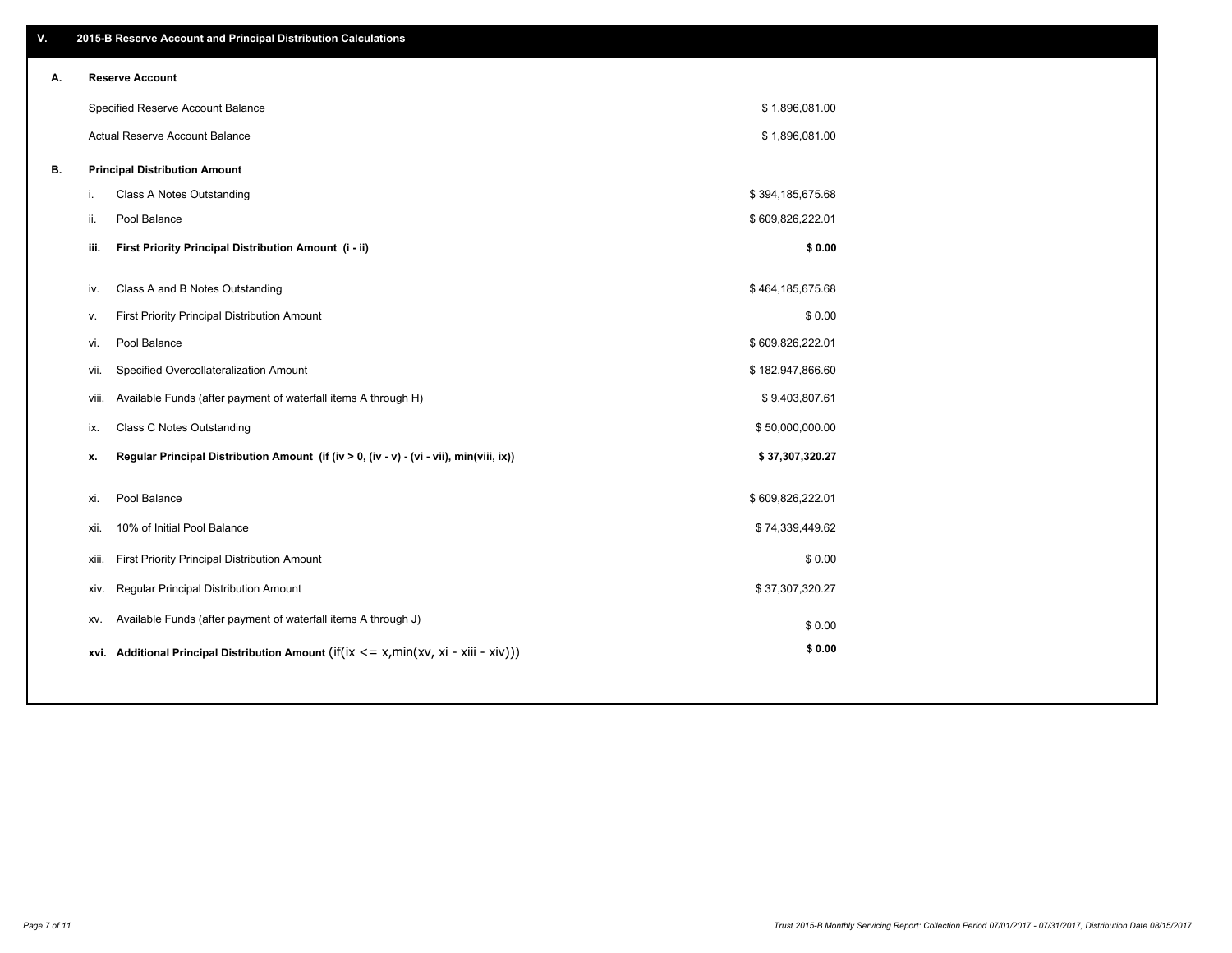|    |                                                                                   | Paid                 | <b>Funds Balance</b>               |
|----|-----------------------------------------------------------------------------------|----------------------|------------------------------------|
|    | <b>Total Available Funds</b>                                                      |                      | \$11,081,372.37                    |
| A  | <b>Trustee Fees</b>                                                               | \$0.00               | \$11,081,372.37                    |
| B  | <b>Servicing Fees</b>                                                             | \$387,458.17         | \$10,693,914.20                    |
| C  | i. Administration Fees<br>ii. Unreimbursed Administrator Advances plus any Unpaid | \$8,333.00<br>\$0.00 | \$10,685,581.20<br>\$10,685,581.20 |
| D  | Class A Noteholders Interest Distribution Amount                                  | \$890,106.92         | \$9,795,474.28                     |
| Е  | First Priority Principal Payment                                                  | \$0.00               | \$9,795,474.28                     |
| F  | Class B Noteholders Interest Distribution Amount                                  | \$204,166.67         | \$9,591,307.61                     |
| G  | Class C Noteholders Interest Distribution Amount                                  | \$187,500.00         | \$9,403,807.61                     |
| H  | <b>Reinstatement Reserve Account</b>                                              | \$0.00               | \$9,403,807.61                     |
|    | Regular Principal Distribution                                                    | \$9,403,807.61       | \$0.00                             |
| J  | <b>Carryover Servicing Fees</b>                                                   | \$0.00               | \$0.00                             |
| Κ  | Additional Principal Distribution Amount                                          | \$0.00               | \$0.00                             |
| L. | Unpaid Expenses of Trustee                                                        | \$0.00               | \$0.00                             |
| M  | Unpaid Expenses of Administrator                                                  | \$0.00               | \$0.00                             |
| N  | Remaining Funds to the Residual Certificateholders                                | \$0.00               | \$0.00                             |

#### **Waterfall Conditions**

| А. |      | <b>Class C Noteholders' Interest Distribution Condition</b>                      |                  |  |
|----|------|----------------------------------------------------------------------------------|------------------|--|
|    |      | Pool Balance                                                                     | \$609,826,222.01 |  |
|    | ш.   | Class A and B Notes Outstanding                                                  | \$464,185,675.68 |  |
|    | iii. | Class C Noteholders' Interest Distribution Ratio (i / ii)                        | 131.38%          |  |
|    | iv.  | Minimum Ratio                                                                    | 110.00%          |  |
|    | ν.   | Is the Class C Noteholders' Interest Distribution Condition Satisfied (iii > iv) | v                |  |
|    |      |                                                                                  |                  |  |

\* If the Class C Noteholders' Interest Distribution Condition is satisfied then the amount of interest accrued at the Class C Rate for the Accrual Period is Released on the distribution Date.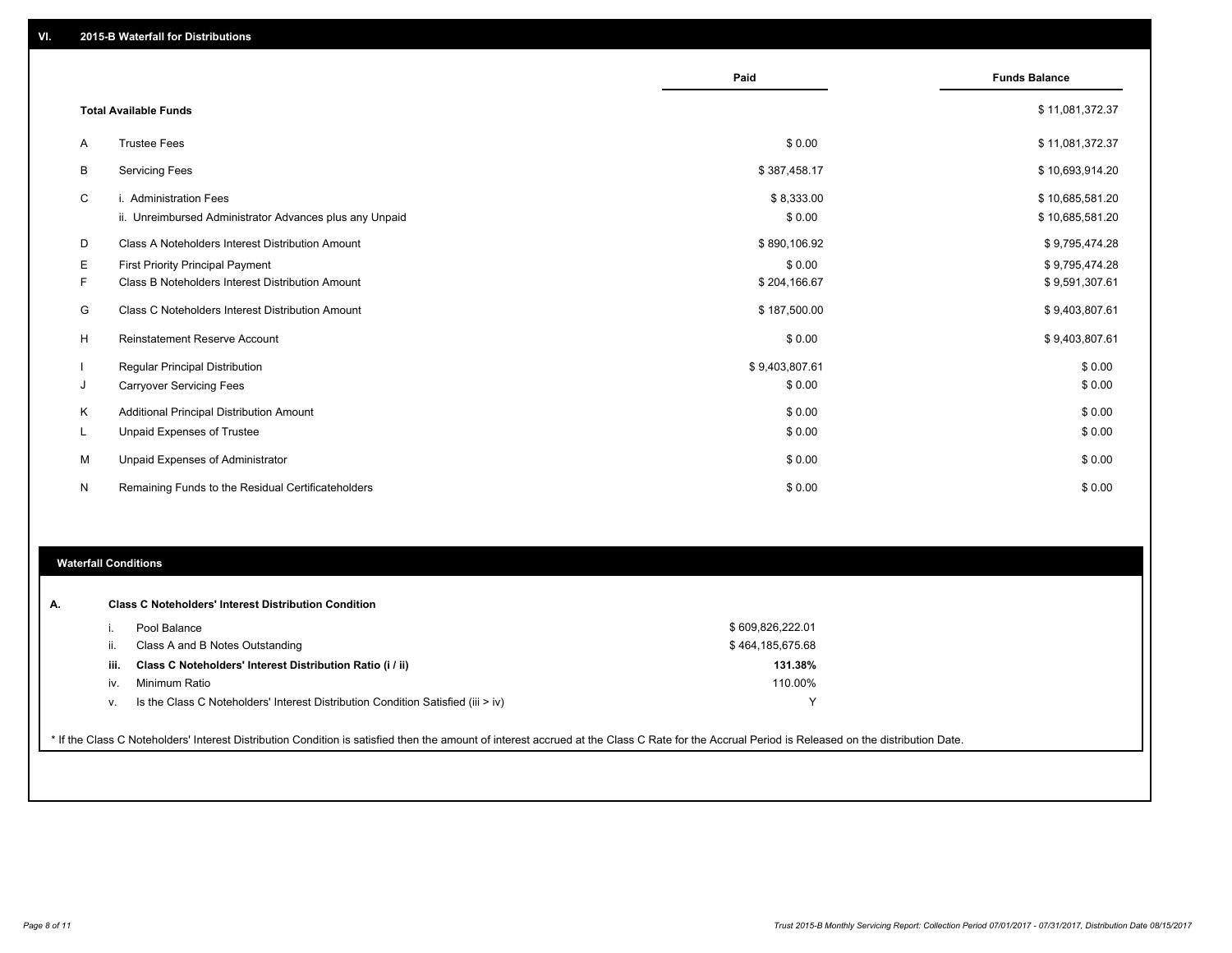| <b>Distribution Amounts</b>                                |                         |                         |                         |
|------------------------------------------------------------|-------------------------|-------------------------|-------------------------|
|                                                            | A <sub>1</sub>          | A <sub>2</sub> A        | A2B                     |
| Cusip/Isin                                                 | 78448QAA6               | 78448QAB4               | 78448QAC2               |
| <b>Beginning Balance</b>                                   | \$37,185,675.68         | \$192,000,000.00        | \$90,000,000.00         |
| Index                                                      | <b>LIBOR</b>            | <b>FIXED</b>            | <b>LIBOR</b>            |
| Spread/Fixed Rate                                          | 0.70%                   | 2.98%                   | 1.20%                   |
| Record Date (Days Prior to Distribution)                   | 1 NEW YORK BUSINESS DAY | 1 NEW YORK BUSINESS DAY | 1 NEW YORK BUSINESS DAY |
| <b>Accrual Period Begin</b>                                | 7/17/2017               | 7/15/2017               | 7/17/2017               |
| <b>Accrual Period End</b>                                  | 8/15/2017               | 8/15/2017               | 8/15/2017               |
| Daycount Fraction                                          | 0.08055556              | 0.08333333              | 0.08055556              |
| Interest Rate*                                             | 1.92556%                | 2.98000%                | 2.42556%                |
| <b>Accrued Interest Factor</b>                             | 0.001551146             | 0.002483333             | 0.001953923             |
| <b>Current Interest Due</b>                                | \$57,680.40             | \$476,800.00            | \$175,853.10            |
| Interest Shortfall from Prior Period Plus Accrued Interest | $\mathsf{\$}$ -         | $\mathsf{\$}$ -         | $\mathsf{\$}$ -         |
| <b>Total Interest Due</b>                                  | \$57,680.40             | \$476,800.00            | \$175,853.10            |
| <b>Interest Paid</b>                                       | \$57,680.40             | \$476,800.00            | \$175,853.10            |
| <b>Interest Shortfall</b>                                  | $\mathsf{\$}$ -         | $S -$                   | $S -$                   |
| <b>Principal Paid</b>                                      | \$9,403,807.61          | $S -$                   | $S -$                   |
| <b>Ending Principal Balance</b>                            | \$27,781,868.07         | \$192,000,000.00        | \$90,000,000.00         |
| Paydown Factor                                             | 0.039678513             | 0.000000000             | 0.000000000             |
| <b>Ending Balance Factor</b>                               | 0.117223072             | 1.000000000             | 1.000000000             |

\* Pay rates for Current Distribution. For the interest rates applicable to the next distribution date, please see https://www.salliemae.com/about/investors/data/SMBabrate.txt.

**VII. 2015-B Distributions**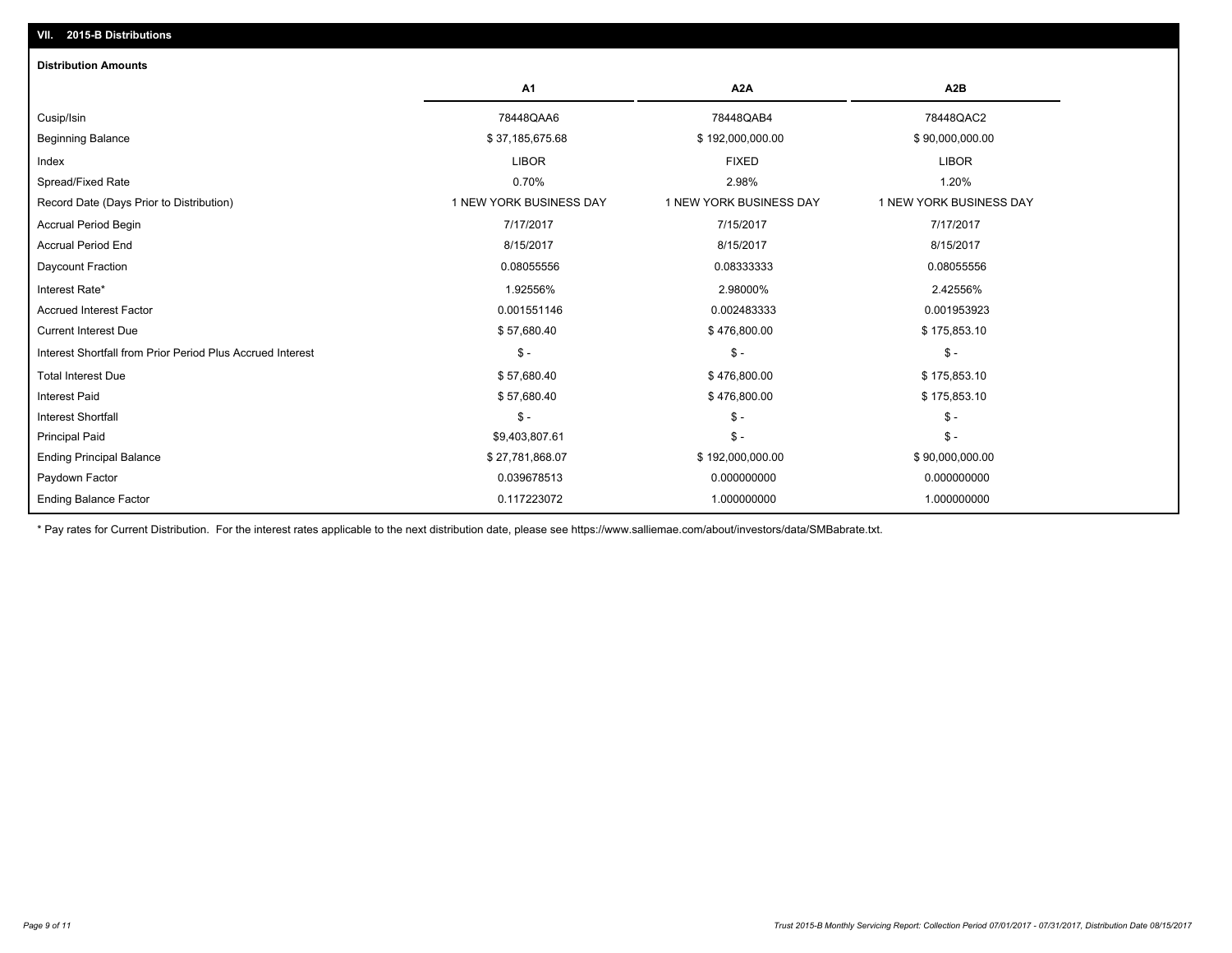| A3<br>в<br>С<br>78448QAD0<br>78448QAF5<br>78448QAE8<br>\$75,000,000.00<br>\$70,000,000.00<br>\$50,000,000.00<br><b>FIXED</b><br><b>LIBOR</b><br><b>FIXED</b><br>1.75%<br>3.50%<br>4.50%<br>1 NEW YORK BUSINESS DAY<br>1 NEW YORK BUSINESS DAY<br>1 NEW YORK BUSINESS DAY<br>7/17/2017<br>7/15/2017<br>7/15/2017<br>8/15/2017<br>8/15/2017<br>8/15/2017<br>0.08055556<br>0.08333333<br>0.08333333<br>2.97556%<br>3.50000%<br>4.50000%<br>0.002916667<br>0.003750000<br>0.002396979<br>\$179,773.42<br>\$204,166.67<br>\$187,500.00<br>$\frac{2}{3}$ -<br>$S -$<br>$\mathsf{\$}$ -<br>\$179,773.42<br>\$204,166.67<br>\$187,500.00<br>\$179,773.42<br>\$204,166.67<br>\$187,500.00<br>$\mathsf{\$}$ -<br>$S -$<br>$\mathsf{\$}$ - | <b>Distribution Amounts</b>                                |  |  |
|---------------------------------------------------------------------------------------------------------------------------------------------------------------------------------------------------------------------------------------------------------------------------------------------------------------------------------------------------------------------------------------------------------------------------------------------------------------------------------------------------------------------------------------------------------------------------------------------------------------------------------------------------------------------------------------------------------------------------------|------------------------------------------------------------|--|--|
|                                                                                                                                                                                                                                                                                                                                                                                                                                                                                                                                                                                                                                                                                                                                 |                                                            |  |  |
|                                                                                                                                                                                                                                                                                                                                                                                                                                                                                                                                                                                                                                                                                                                                 | Cusip/Isin                                                 |  |  |
|                                                                                                                                                                                                                                                                                                                                                                                                                                                                                                                                                                                                                                                                                                                                 | <b>Beginning Balance</b>                                   |  |  |
|                                                                                                                                                                                                                                                                                                                                                                                                                                                                                                                                                                                                                                                                                                                                 | Index                                                      |  |  |
|                                                                                                                                                                                                                                                                                                                                                                                                                                                                                                                                                                                                                                                                                                                                 | Spread/Fixed Rate                                          |  |  |
|                                                                                                                                                                                                                                                                                                                                                                                                                                                                                                                                                                                                                                                                                                                                 | Record Date (Days Prior to Distribution)                   |  |  |
|                                                                                                                                                                                                                                                                                                                                                                                                                                                                                                                                                                                                                                                                                                                                 | <b>Accrual Period Begin</b>                                |  |  |
|                                                                                                                                                                                                                                                                                                                                                                                                                                                                                                                                                                                                                                                                                                                                 | <b>Accrual Period End</b>                                  |  |  |
|                                                                                                                                                                                                                                                                                                                                                                                                                                                                                                                                                                                                                                                                                                                                 | Daycount Fraction                                          |  |  |
|                                                                                                                                                                                                                                                                                                                                                                                                                                                                                                                                                                                                                                                                                                                                 | Interest Rate*                                             |  |  |
|                                                                                                                                                                                                                                                                                                                                                                                                                                                                                                                                                                                                                                                                                                                                 | <b>Accrued Interest Factor</b>                             |  |  |
|                                                                                                                                                                                                                                                                                                                                                                                                                                                                                                                                                                                                                                                                                                                                 | <b>Current Interest Due</b>                                |  |  |
|                                                                                                                                                                                                                                                                                                                                                                                                                                                                                                                                                                                                                                                                                                                                 | Interest Shortfall from Prior Period Plus Accrued Interest |  |  |
|                                                                                                                                                                                                                                                                                                                                                                                                                                                                                                                                                                                                                                                                                                                                 | <b>Total Interest Due</b>                                  |  |  |
|                                                                                                                                                                                                                                                                                                                                                                                                                                                                                                                                                                                                                                                                                                                                 | <b>Interest Paid</b>                                       |  |  |
|                                                                                                                                                                                                                                                                                                                                                                                                                                                                                                                                                                                                                                                                                                                                 | <b>Interest Shortfall</b>                                  |  |  |
| $\mathsf{\$}$ -<br>$S -$<br>$S -$                                                                                                                                                                                                                                                                                                                                                                                                                                                                                                                                                                                                                                                                                               | <b>Principal Paid</b>                                      |  |  |
| \$75,000,000.00<br>\$70,000,000.00<br>\$50,000,000.00                                                                                                                                                                                                                                                                                                                                                                                                                                                                                                                                                                                                                                                                           | <b>Ending Principal Balance</b>                            |  |  |
| 0.000000000<br>0.000000000<br>0.000000000                                                                                                                                                                                                                                                                                                                                                                                                                                                                                                                                                                                                                                                                                       | Paydown Factor                                             |  |  |
| 1.000000000<br>1.000000000<br>1.000000000                                                                                                                                                                                                                                                                                                                                                                                                                                                                                                                                                                                                                                                                                       | <b>Ending Balance Factor</b>                               |  |  |

\* Pay rates for Current Distribution. For the interest rates applicable to the next distribution date, please see https://www.salliemae.com/about/investors/data/SMBabrate.txt.

**VII. 2015-B Distributions**